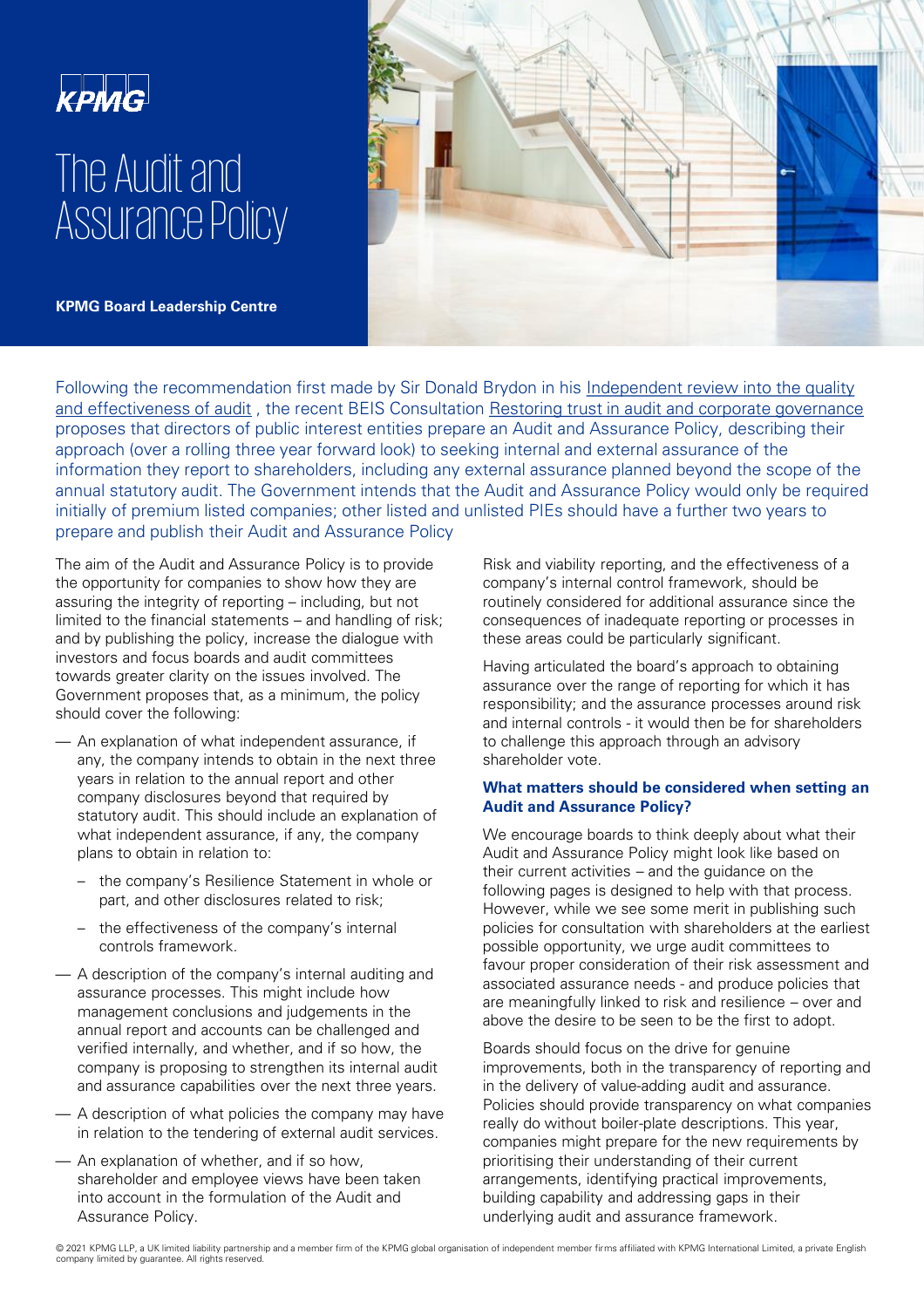- **Responsibility** The board must be clearly accountable for the Audit and Assurance Policy whilst delegating the implementation in practical terms to the audit committee. In developing the Audit and Assurance Policy, we would expect the audit committee to work closely with the executive team and consult with the risk committee and any other oversight committees as appropriate.
- **Assurance sources**  Consider the different sources of assurance and the degree of assurance provided. What role do the three lines of defence play? Do assurance activities provide high, moderate or limited assurance? When was the assurance received? What is the role of external assurance providers verses internal assurance providers?
- **Mapping assurance**  Do you have appropriate assurance over all the areas of interest to key stakeholders? Some areas may be immature and require preparatory work before assurance can be provided. Articulate the assurance journey and when you expect to report on new areas.
- **Consultation** How will you engage with your investors and other key stakeholders. Brydon anticipates publishing the statement of risk and uncertainties sufficiently in advance of the Audit and Assurance Policy to allow the board to seek shareholder and other views on the appropriate emphasis. How does the board ensure this is not a tick-box exercise? How can the board encourage proactive engagement with shareholders in order to get meaningful input?
- **Publication** Where will you publish the Policy? On the company's website, in the Annual Report or both? How will you ensure alignment with the audit committee report and the risk disclosures within the Annual Report?
- **AGM** How will you use the AGM to communicate to shareholders (and other stakeholders)? We recommend that the Audit committee chair be available to answer any questions in relation to the policy.
- **Rolling updates**  What processes will be put in place to keep the policy up to date – particularly if hosted on the company's website? Think about the needs of the board, changes to the strategy and business model and the evolving needs of stakeholders.

## **How should the Audit and Assurance Policy be structured?**

The BEIS consultation sets out the fundamentals to be included within the Audit and Assurance policy and Brydon suggest other things such as the assurance budget including external fees and the cost of internal audit and any other forms of assurance the company obtains.

However, the precise structure will necessarily reflect the nature, scale and complexity of the company. In our view, a good Audit and Assurance policy should be communication focussed and seek to create an active dialogue between the company and its stakeholders. Continuous reflection on how well the Policy facilitates meaningful engagement should, in turn, invite continuous improvement and practice-led innovation.

Use plain language with well defined terms, avoid unnecessary words and complexity, use consistent terminology and work around an easy to follow structure.

One possible structure might be:



#### **Introduction**

Explain the context for the Audit and Assurance Policy including the:

- purpose, periods covered and when it will be updated;
- process for developing, reviewing and approving the policy;
- process for seeking shareholder and other stakeholder input; and
- state of maturity and any future plans, including whether, and if so how, the company is proposing to strengthen its internal audit and assurance capabilities over the next three years

© 2021 KPMG LLP, a UK limited liability partnership and a member firm of the KPMG global organisation of independent member firms affiliated with KPMG International Limited, a private English company limited by guarantee. All rights reserved.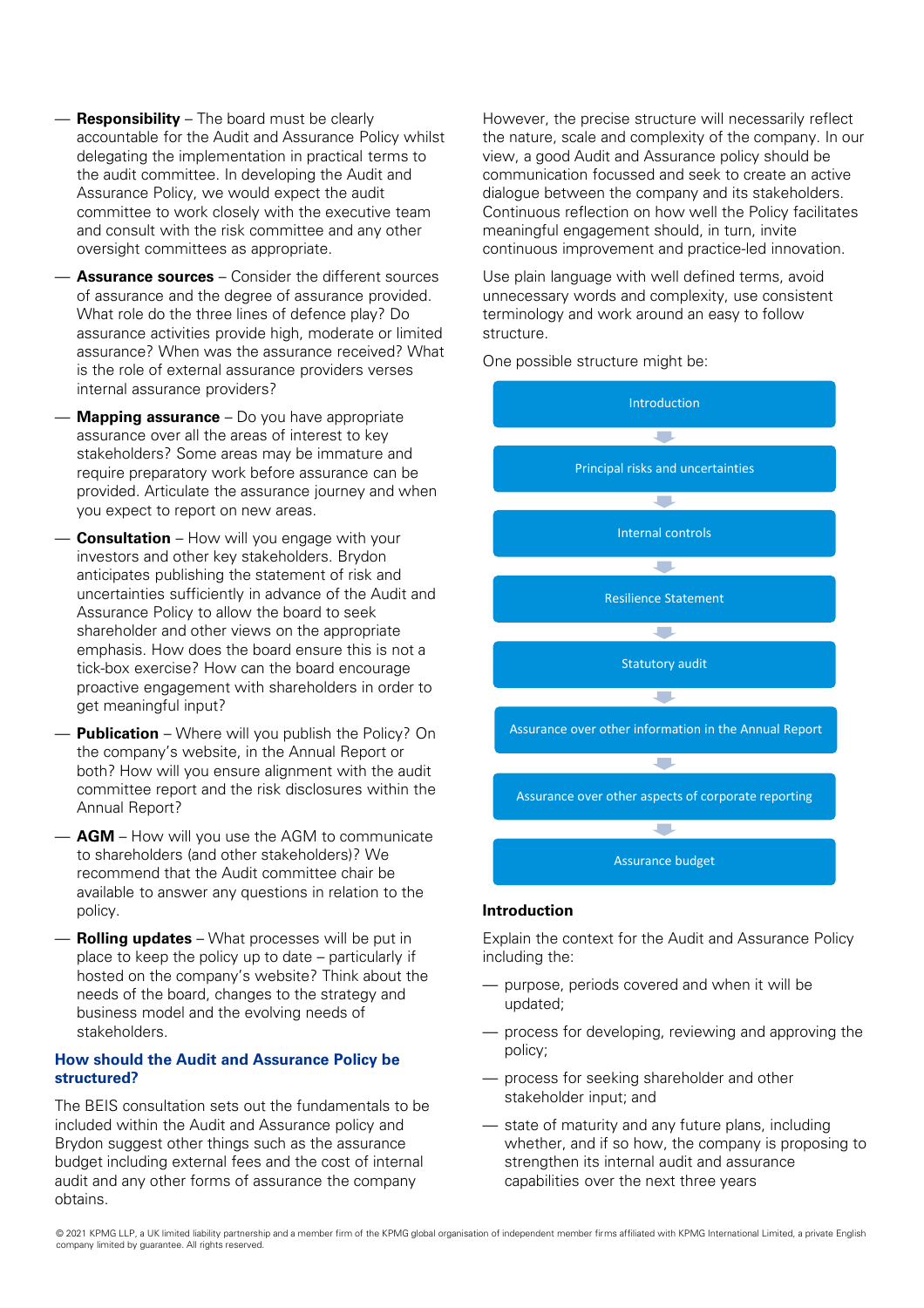## **Principal risks and uncertainties**

Discuss how the approach to assurance relates to the company's principal risks and uncertainties.

Provision 28 of the UK Corporate Governance Code recommends that the board carry out a robust assessment of the company's emerging and principal risks; and confirm in the Annual Report that it has completed such an assessment, including a description of its principal risks, what procedures are in place to identify emerging risks, and an explanation of how these are being managed or mitigated.

- How does the board determine the nature and extent of the principal risks the company is willing to take in order to achieve its long-term strategic objectives?
- How does the board ensure that appropriate assurance is received in respect of all the principal risks and uncertainties?
- Is there an assurance map in place (see later)?
- What defence mechanisms are in place? How do the 'three lines of defence' operate within the company?
- How are new and emerging risks identified and assessed?

## **Internal controls**

Discuss the board's approach to assurance in relation to the system of internal controls. This should cover all material controls including financial, operational and compliance controls, including the role of internal audit.

Provision 29 of the UK Corporate Governance Code recommends that the board should monitor the company's internal control systems and, at least annually, carry out a review of its effectiveness and report on that review in the annual report.

- How are material internal controls defined?
- What processes are in place to determine what is in scope?
- What processes are in place for the board's on-going monitoring of the design and operating effectiveness of material internal controls?
- Against which control framework is the effectiveness of the system of internal controls assessed?
- How are significant failings or weaknesses defined?
- What process are in place for the annual review of the effectiveness of internal controls? How has the board drawn on the results of its on-going process?
- How has the board satisfied itself that it has sound, appropriately documented, evidence to support its statement in the company's annual report and accounts?

## **Resilience Statement**

Discuss the board's approach to assurance in relation to the new Resilience Statement (or the existing Going Concern and longer-term Viability Statements) – including the internal review approach and the extent to which the auditors have been engaged.

- How has the board assured itself over the robustness of the Resilience Statement?
- What, if any, external forms of assurance have been provided?
- What additional assurance, if any, has been provided by the external auditor?

#### **Statutory audit**

- What was the approach taken to the appointment or reappointment of the external auditor – including audit tenders?
- What role did the audit committee play in negotiating the audit fee? On what basis was it set?
- How was the scope of the audit determined (geography, risk profile, etc.)? Did the audit committee arrange for additional work to be undertaken?
- What was the framework for determining materiality?
- How did the audit committee assess the effectiveness of the audit – including the role played by management?

## **Assurance over other information in the Annual Report**

Discuss the board's approach to determining whether the Annual Report is fair, balanced and understandable and provides the information necessary for shareholders to assess the company's position, performance, business model and strategy.

Clarify the external auditor's responsibilities (under ISA720) in relation to the other information presented with the financial statements; including the role of internal audit.

Explain the board's approach and reasoning in determining any specific assurance received in respect of the other information included within the Annual Report – including the independence, qualifications and approach taken to appointment of the assurance provider; and the degree of assurance received.

Areas for consideration might include inter alia:

- The Strategic Report (or aspects of it)
- Key Performance Indicators (KPIs)
- Alternative Performance Measures (APMs)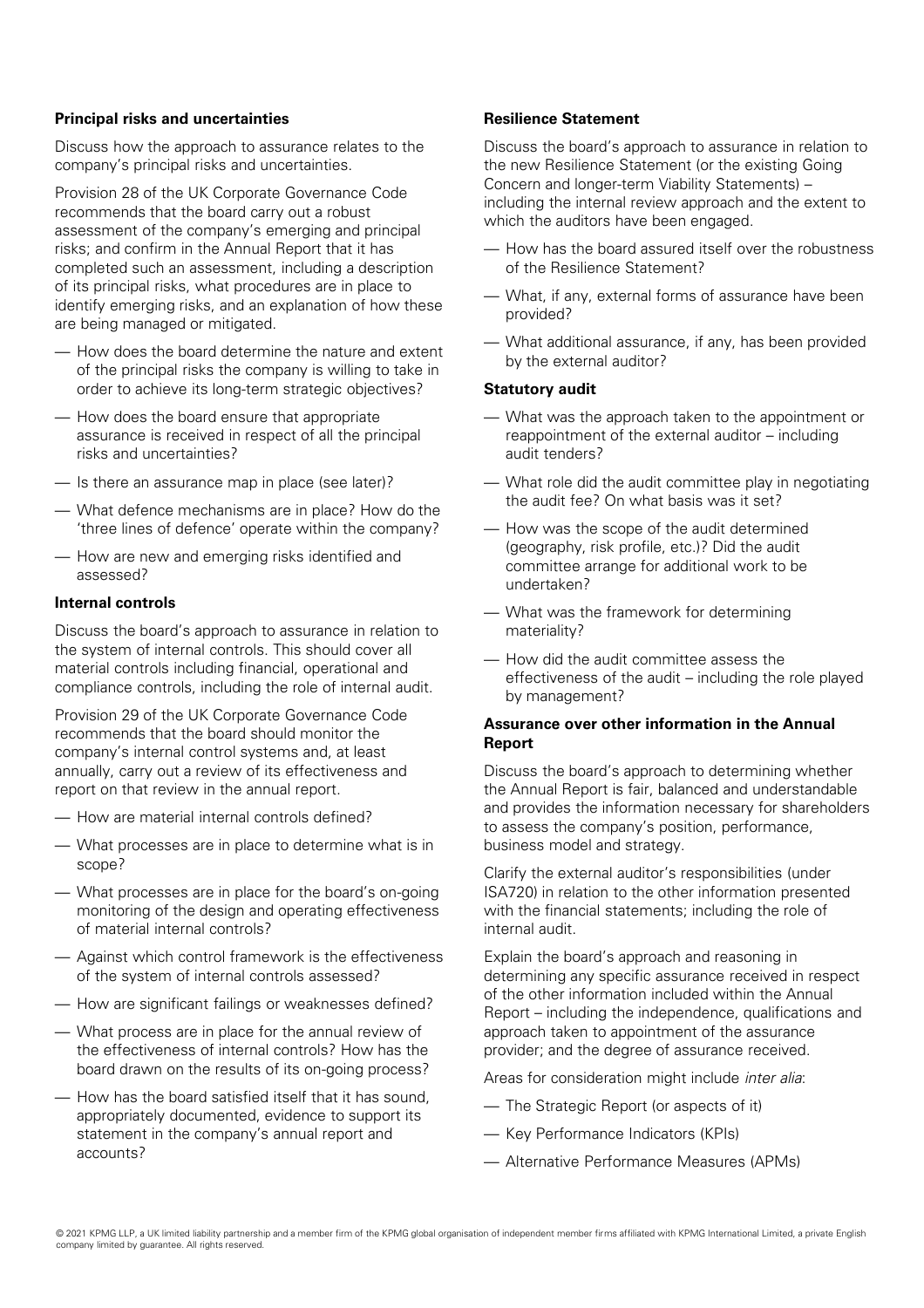- The Directors' Fraud Statement
- The Public Interest Statement
- The Remuneration Report
- Other corporate governance statements
- ESG or Sustainability Report and/or any ESG metrics
- The Section 172(1) Statement
- The corporate culture disclosures

Where no additional assurance is commissioned, set out the reasons why and whether this will be reviewed in the future.

## **Assurance over other aspects of corporate reporting**

The UK Corporate Governance Code extends the board's responsibility to present a fair, balanced and understandable assessment to interim and other pricesensitive public records and reports to regulators, as well as to information required to be presented by statutory instruments. As such, the Audit and assurance policy should address the board's approach to assurance over inter alia: interim reports; gender and ethnicity pay gap disclosures; the modern slavery statement; and analyst presentations and market announcements

## **Assurance budget**

Disclose the company's assurance budget divided by the broad categories of expenditure planned for the first year of the rolling three-year period covered, including:

- external fees (including the statutory audit fee);
- the cost of internal audit; and
- any other forms of assurance the company obtains.

Consider reconciling the figures disclosed to the audit fee disclosures within the financial statements

#### **Presentation**

Companies should invest in creating a report that is compelling, clearly articulates the audit and assurance policy, and is visually engaging.

We encourage reporting formats that reflect the nature scale and complexity of the company and recommend the inclusion of:

- the full policy in an accessible location on the company's website; and
- a succinct summary of the mandatory information within the Annual Report. Logically, this would be part of or appended to the Audit Committee Report though alternative approaches – such as extending the existing risk reporting – could be adopted.

Consider including a risk map and an assurance map to help illustrate:

- the significance of effective controls in reducing inherent risk to residual risk; and
- the areas over which assurance is received; and the source, degree and timing of the assurance obtained.



| <b>Principal risks (ref to risk report)</b>                | <b>Assurance activity over controls</b><br>mitigating risk |                    |                    |
|------------------------------------------------------------|------------------------------------------------------------|--------------------|--------------------|
| <b>Risk 1: Macro economic</b><br>impact of COVID-19 (p.33) | <b>Activity 1</b>                                          | <b>Activity 2</b>  |                    |
| <b>Risk 2:</b> Cyber threat (p.33)                         | <b>Activity 3</b>                                          | <b>Activity 4</b>  | <b>Activity 5</b>  |
| <b>Risk 3: Talent retention (p.34)</b>                     | <b>Activity 6</b>                                          | <b>Activity 7</b>  | <b>Activity 8</b>  |
| <b>Risk 4: Health &amp; Safety (p.34)</b>                  | <b>Activity 9</b>                                          | <b>Activity 10</b> |                    |
| <b>Risk 5:</b> Supply chain (p.34)                         | <b>Activity 11</b>                                         | <b>Activity 12</b> | <b>Activity 12</b> |
|                                                            |                                                            |                    |                    |
|                                                            |                                                            |                    |                    |
| <b>Degree of assurance</b>                                 | High                                                       | Moderate           | Low                |

Fig 1: Example risk map

Fig 2: Example assurance map